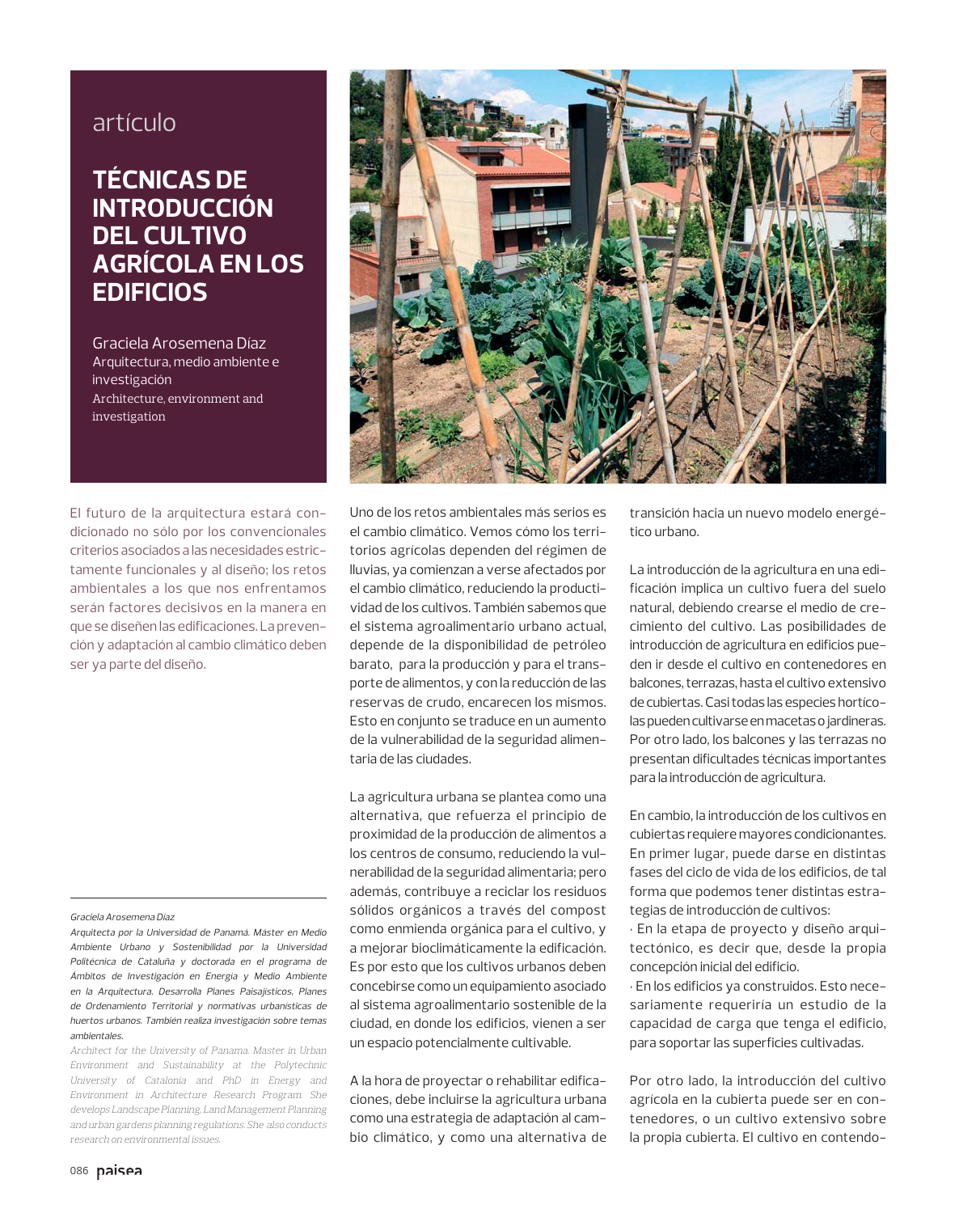- proyecto de huerto urbano en vivienda unifamiliar en Molins de Rei. urban farm project on a single house in Molins the Rei. autora author: Pepa Morán
- Fresas cultivadas en contenedores Strawberries cultivated in containers



### article

## **TECHNIQUES FOR THE INTRODUCTION OF AGRICULTURAL CULTIVATION IN BUILDINGS**

The future of architecture will be conditioned not only by the conventional criteria associated with the strictly functional and with design; the environmental challenges we face will be decisive factors in the way that buildings are designed. Prevention and adaptation to climate change must already be part of the design process.

Climate change is one of the most serious environmental challenges. We can already see how agricultural territories that depend on rainfall patterns are beginning to be affected by climate change, reducing crop productivity. We also know that the current urban agri-food system depends on the availability of cheap oil for the production and transportation of food, and becomes increasingly expensive with the reduction of oil reserves. Overall these factors mean an increase in the vulnerability of the food security of cities.

Urban agriculture arises as an alternative, which reinforces the principle of proximity of food production to the centres of consumption, thereby reducing the vulnerability of food security; but it also contributes to the recycling of organic solid waste through composting providing fertilizer for cultivation, and improves the bio-climatic environment of the building. This is why urban crops should be viewed as an element associated with the sustainable agri-food system of the city, where buildings have the potential to become an arable space.

Urban agriculture must be included at the planning stage for any new build or renovation project as a strategy for adaptation to climate change, and as a way to aid transition to a new urban energy model.

As the introduction of agriculture into a building involves a crop outside of its usual environment, thought must be given to the growth medium and its containment. The potential for introduction of agriculture into buildings can range from cultivation in containers on balconies and terraces, to extensive cultivation on green roofs. Almost all vegetable species can be grown in pots or window boxes meaning balconies and terraces do not present significant technical difficulties for the introduction of agriculture.

In contrast, the introduction of the crops on green roofs involves greater constraints. In the first place, the introduction of agriculture can take place at different stages in the life cycle of buildings, requiring different strategies in each case:

· In a draft and architectural design stage, in such a way that implementation is considered in the initial design of the building.

· In buildings already constructed, implementation will necessarily require a study of the ability of the building to withstand the load of cultivated areas.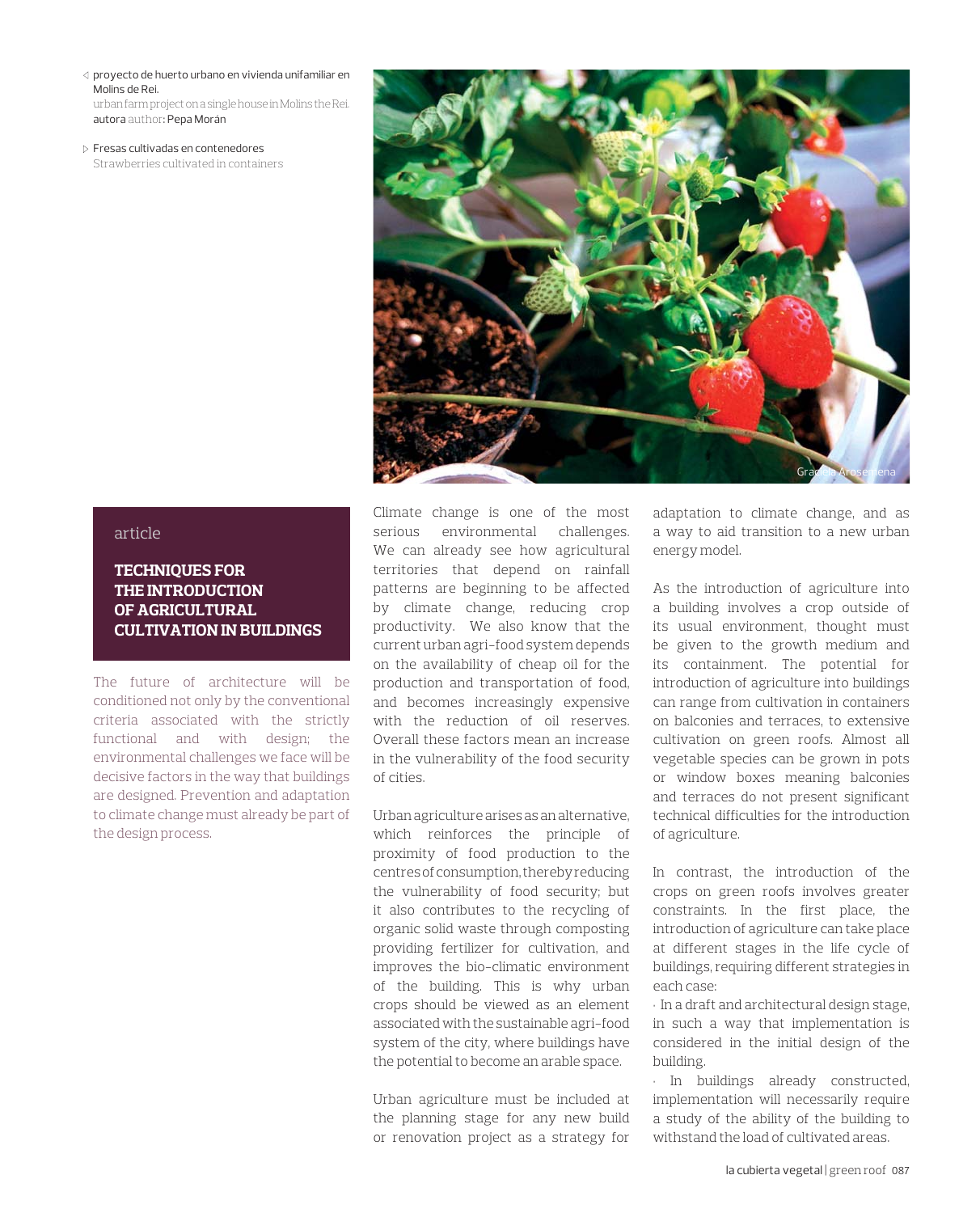

res, es el más sencillo, e implica ubicar los contendores de uniformemente sobre la superficie la cubierta, preferiblemente sobre las pilares o muros estructurales del edificio, de manera que se repartan las cargas.

Independientemente del sistema que se escoja, en general requiere un mayor cuidado en el mantenimiento del cultivo, ya que necesita mayor riego y abono que un cultivo en suelo natural.

Se resumen a continuación los aspectos más relevantes de la introducción de cultivos en cubiertas:

1. Análisis de las preexistencias ambientales. Es crucial tomar en cuenta las condiciones de viento, sol, y las posibles sombras que

puedan generarse sobre el espacio de cultivo, ya que la concentración de edificios en las ciudades produce sombras que deben ser analizadas, ya que se debe procurar que el cultivo hortícola tenga al menos seis horas diarias de sol. También una cubierta puede estar más expuesta a la acción del viento, y el cultivo debe ser protegido.

2. Escoger sistema de cultivo. Esto depende si se proyecta una cubierta cultivada extensivamente o intensivamente. Pero en términos generales la mayoría de las especies hortícolas no necesitan más de 30 cm. de tierra para su desarrollo.

3. Diseño estructural. La capacidad de carga de la cubierta está relacionada con el diseño de la estructura de todo el edificio en general. Es importante tener la seguridad técnica del valor de carga adicional que cada edificio puede soportar, en el caso de una edificación ya construida. Para un edificio de nueva planta, es más sencillo estimar previamente la carga del cultivo e incluirla en lso cálculos del diseño de la estructura.

La carga del cultivo depende del sistema que se escoja. En cualquier caso, dependerá de la profundidad del medio de crecimiento, y la composición del mismo, pero sobre todo, la sobrecarga proviene del agua que retiene el medio de crecimiento.

4. Diseño de sistema de drenaje. Tanto si se utilizan contendores como si se trata de una cubierta de cultivo extensivo, debe preverse en el cálculo de las tuberías de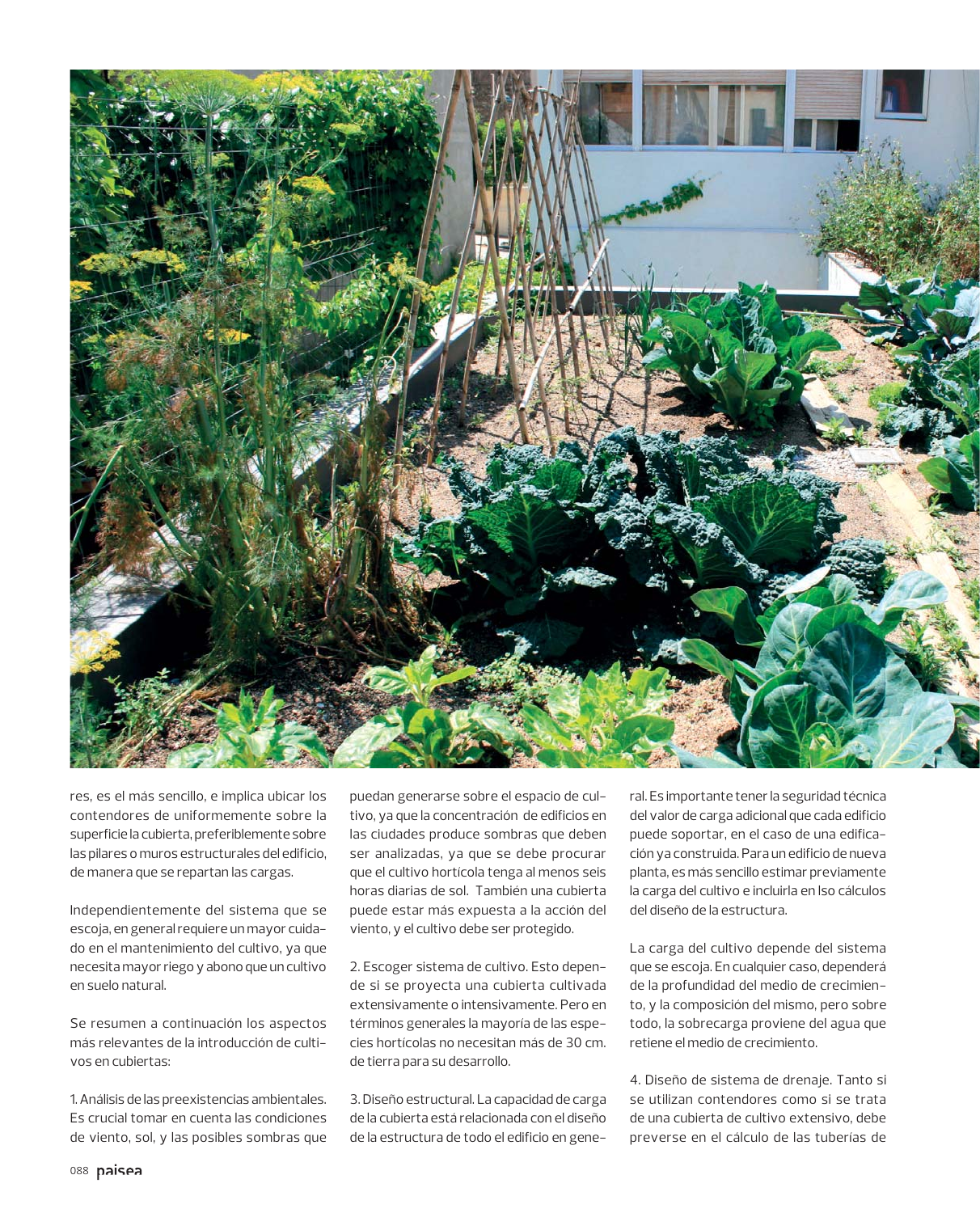



 $\Delta$  proyecto de huerto urbano en vivienda unifamiliar en Molins de Rei. urban farm project on a single house at Molins the Rei. autora author: Pepa Morán

It is worth noting that, on roofs, agricultural crops may be grown in containers or as extensive cultivation on the roof itself. Cultivation in containers is the simplest, and entails placing the containers evenly over the surface of the roof, preferably on the structural columns or walls of the building, so as to evenly distribute the weight.

Regardless of the system chosen, greater care must be taken in terms of maintenance, as crops in natural soil require greater irrigation and fertilizer.

Summarized below are the most relevant aspects of the introduction of crops on roofs:

1. Pre-existing environmental analysis. It is crucial to take into account the conditions of wind, sun, and shade that can be generated over the area of cultivation. Shade in particular should be assessed as horticultural crops need at least six hours of sun. Roofs may also be more exposed to the action of the wind, and the plants should be protected.

2. Choosing a cultivation system. This depends a great deal on whether an extensive or intensive style green roof is planned. However, in general terms the majority of vegetable species do not need more than 30 cm of soil for normal development.

3. Structural Design. The load capacity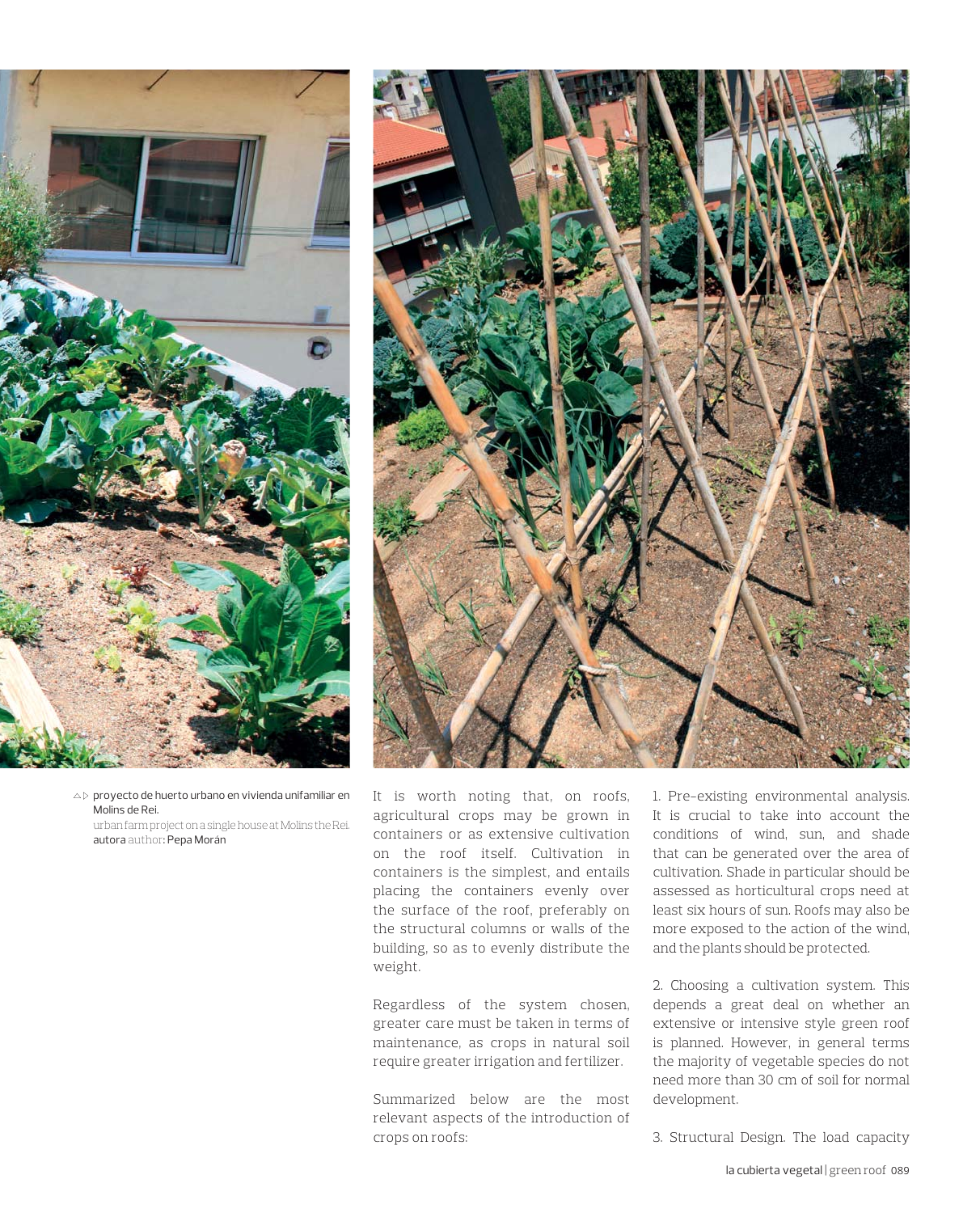

drenaje del edificio, el exceso de agua de riego. Además, es posible que pueda haber una mayor cantidad de sólidos en suspensión que pudiera obstruir las tuberías, es por ello que el drenaje debe contar con un sistema de filtración.

En el caso del cultivo extensivo esto es más delicado ya que la cubierta debe ser construida con varias capas que incluyan una capa impermeabilizante que proteja la losa.

5. Programa de diseño. Las actividades y las necesidades que deben satisfacerse en la cubierta cultivada son determinantes en el programa de diseño de la misma. Las siguientes son las áreas que deben ser diseñadas: · Acceso de la cubierta. El huerto requiere un cuidado frecuente. Debe diseñarse un acceso amplio desde el interior del edificio.

· Depósito para la captación de agua de lluvia. El agua es un recurso limitado, y el ahorro en su uso no escapa al cultivo hortícola, por ello se debe aprovechar el agua de Iluvia, y almacenarla para los momentos en que se requiera el riego.

· Conexión de salida de agua potable en la cubierta para el riego. Sistema de apoyo al riego con agua de lluvia.

· Depósito de herramientas. La actividad relacionada con el cultivo hortícola requiere una serie de herramientas, en especial aquéllas que se relacionan con la manipulación del medio de crecimiento, como las

palas; pero además, pueden requerirse rastrillos y herramientas para poda, que necesitan un sitio para su almacenamiento.  $\cdot$  Zona de compost. Un principio de la sostenibilidad es cerrar el ciclo de los materiales in situ, en el caso del huerto, los residuos orgánicos del mismo deben ser aprovechados en forma de compost para reutilizarlos como enmienda orgánica en el propio cultivo. Es requerido, entonces, un área de compostaje. · Zona de descanso. Esta zona no solo se recomienda como un sitio para el reposo de las actividades hortícolas, sino también como un espacio de contemplación y de recreación pasiva.

Además, debe planificarse la gestión del cultivo, las tareas diarias y considerar el sistema de riego a utilizar.

Los edificios y sus espacios abiertos, son áreas que aún no son aprovechados en todo su potencial para la introducción de agricultura. Si tenemos en cuenta que para empezar, las cubiertas de los edificios en las ciudades son no solo una superficie casi igual a la que la propia ciudad ocupa, sino que además no requiere un coste adicional por adquisición de terreno para habilitar el huerto, podemos afirmar entonces que las ciudades son un gran terreno baldío, listo para ser cultivado.